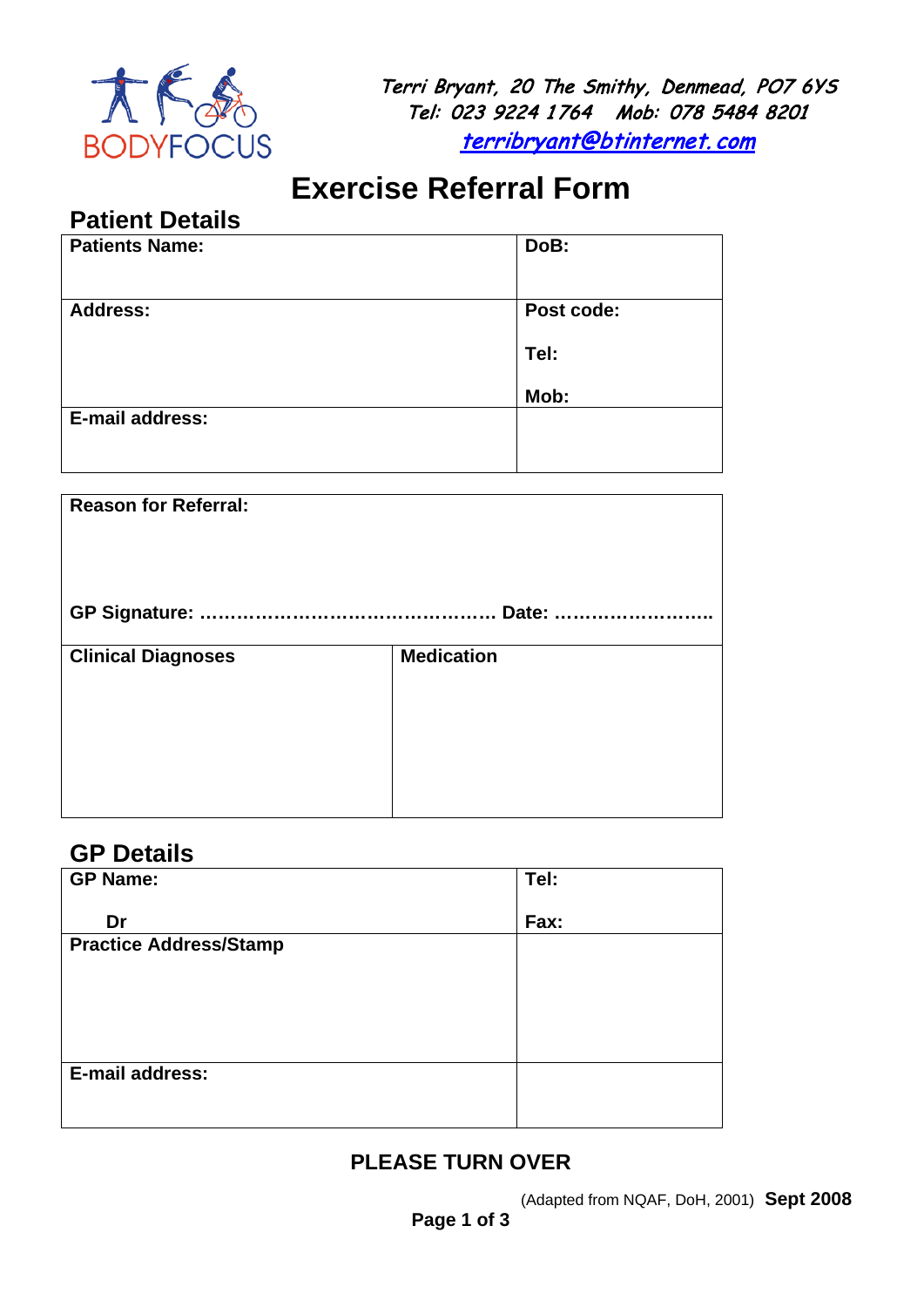

Terri Bryant, 20 The Smithy, Denmead, PO7 6YS Tel: 023 9224 1 764 Mob: 078 5484 8201 [terribryant@btinternet.](mailto:terribryant@btinternet.com) com

**Please indicate here any relevant exercise information about the patient – please refer to the Exclusion Criteria attached:**

**BP: ……………………………………………… Resting Heart Rate: …………**

**BMI: ……………………………………………..**

**Peak flow: ………………………………………**

**Any other relevant information about the patient:**

**Any known contra-indications which may affect exercise tolerance:** 

#### **THANK YOU**

(Adapted from NQAF, DoH, 2001) **Sept 2008**